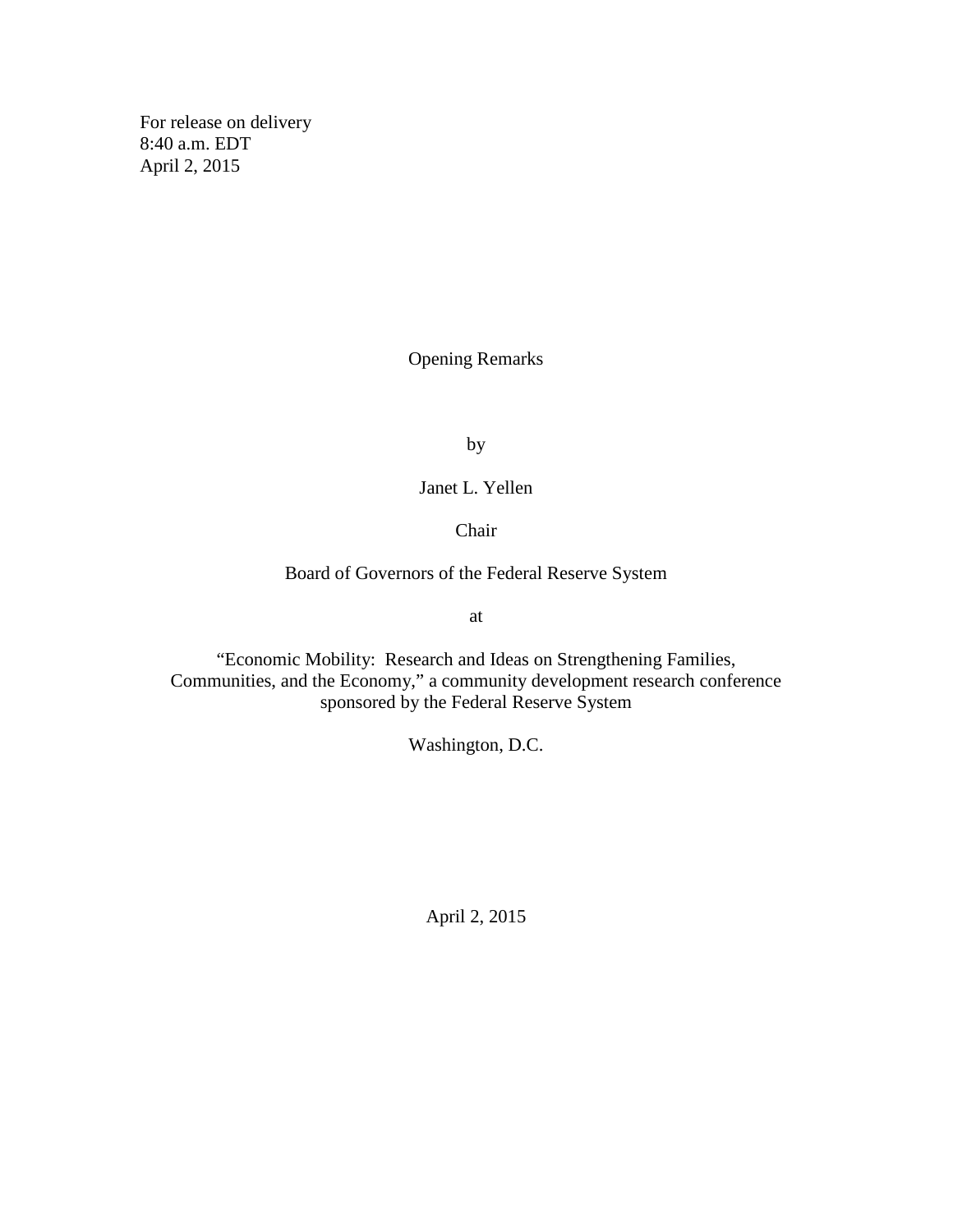It is my pleasure to welcome you to the Federal Reserve System's community development research conference, which this year focuses on economic mobility. I would like to commend the organizers for their foresight in choosing a topic that has risen to the top of the global agenda. According to a recent Pew Research Center survey, the gap between rich and poor now ranks as a major concern in the minds of citizens around the world. In advanced economies still feeling the effects of the Great Recession, people worry that children will grow up to be worse off financially than their parents were. In the United States, roughly 80 percent of Americans across the ideological spectrum see inequality as a moderately big or very big problem.<sup>[1](#page-1-0)</sup>

Economic inequality has long been of interest within the Federal Reserve System. In 2007, Chairman Bernanke delivered a speech on the causes of rising inequality that raised questions about the implications of this disturbing trend for economic opportunity--the topic that will be explored at this conference today and tomorrow.<sup>[2](#page-1-1)</sup> Chairman Bernanke's speech called for more research to understand the causes and the effects of widening inequality in the United States. Last October, I drew on the Fed's Survey of Consumer Finances--a rich source of data for researchers in this field--to explore some factors that may influence economic mobility, such as access to quality education and ownership of a family business, and I discussed how those factors may have changed over time.<sup>[3](#page-1-2)</sup> But I noted the difficulty of reaching definitive conclusions

 $\overline{a}$ 

<span id="page-1-0"></span><sup>&</sup>lt;sup>1</sup> See Pew Research Center (2014), "Emerging and Developing Economies Much More Optimistic than Rich Countries about the Future" (Washington: PRC, October), [www.pewglobal.org/files/2014/10/Pew-](http://www.pewglobal.org/files/2014/10/Pew-Research-Center-Inequality-Report-FINAL-October-17-2014.pdf)[Research-Center-Inequality-Report-FINAL-October-17-2014.pdf.](http://www.pewglobal.org/files/2014/10/Pew-Research-Center-Inequality-Report-FINAL-October-17-2014.pdf)

<span id="page-1-1"></span><sup>&</sup>lt;sup>2</sup> See Ben S. Bernanke (2007), "The Level and Distribution of Economic Well-Being," speech delivered at the Greater Omaha Chamber of Commerce, Omaha, Neb., February 6,

<span id="page-1-2"></span>[www.federalreserve.gov/newsevents/speech/bernanke20070206a.htm.](http://www.federalreserve.gov/newsevents/speech/bernanke20070206a.htm)<br><sup>3</sup> See Janet L. Yellen (2014), "Perspectives on Inequality and Opportunity from the Survey of Consumer Finances," speech delivered at the Conference on Economic Opportunity and Inequality, sponsored by the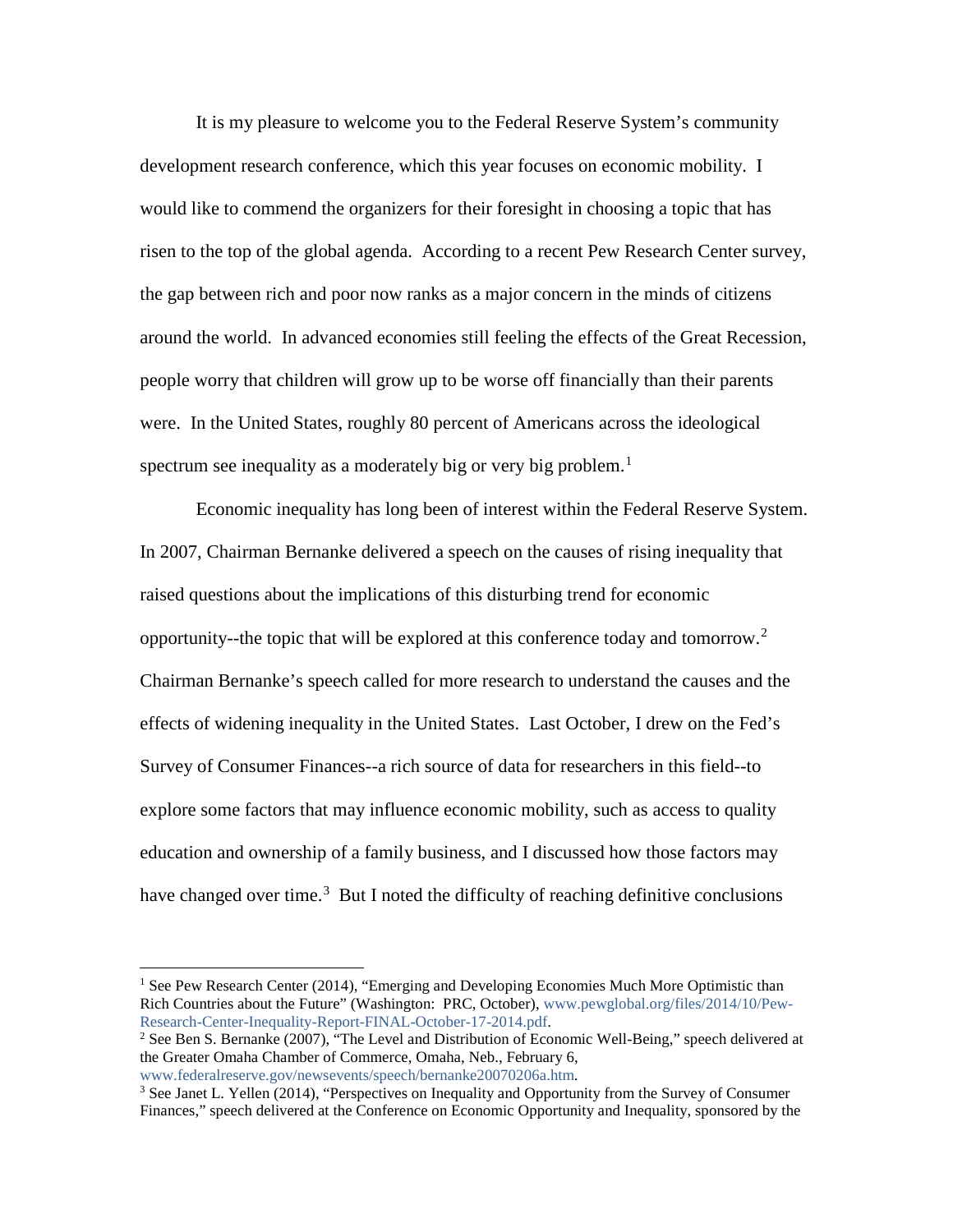and, like Chairman Bernanke, expressed my hope that more research would be dedicated to finding answers to these important questions.

I hope that the work that has been gathered and will be presented and discussed at this conference--as well as the research it may inspire--will further this worthy goal. In carrying out its responsibilities, the Federal Reserve serves the public in a number of different ways, and I believe an important contribution comes via the Fed's role as a research institution. Separate from the work that directly supports the Fed's decisions on monetary policy and financial oversight, Fed economists and other researchers in Washington and at each of the 12 Reserve Banks are engaged in a broad array of independent academic research aimed at adding to the general knowledge and understanding of the economy.

Each year, Fed staff members publish hundreds of papers and others forms of research, sometimes in collaboration with scholars from universities and other institutions, all of it available for use by the research community and on view to the public. Conferences play an integral role in promoting the Federal Reserve's research mission as well. This biennial community development research conference, organized by community development officials from across the Federal Reserve System, serves to encourage high-quality research and also helps bridge the gap between community development research, policy, and practice.

In my brief remarks, I would like to mention a few aspects of economic mobility that I think are particularly important and worthy of further research, with the hope of stimulating the conversation that will take place here over the next couple of days. This

 $\overline{a}$ 

 $-2-$ 

Federal Reserve Bank of Boston, Boston, Mass., October 17, [www.federalreserve.gov/newsevents/speech/yellen20141017a.htm.](http://www.federalreserve.gov/newsevents/speech/yellen20141017a.htm)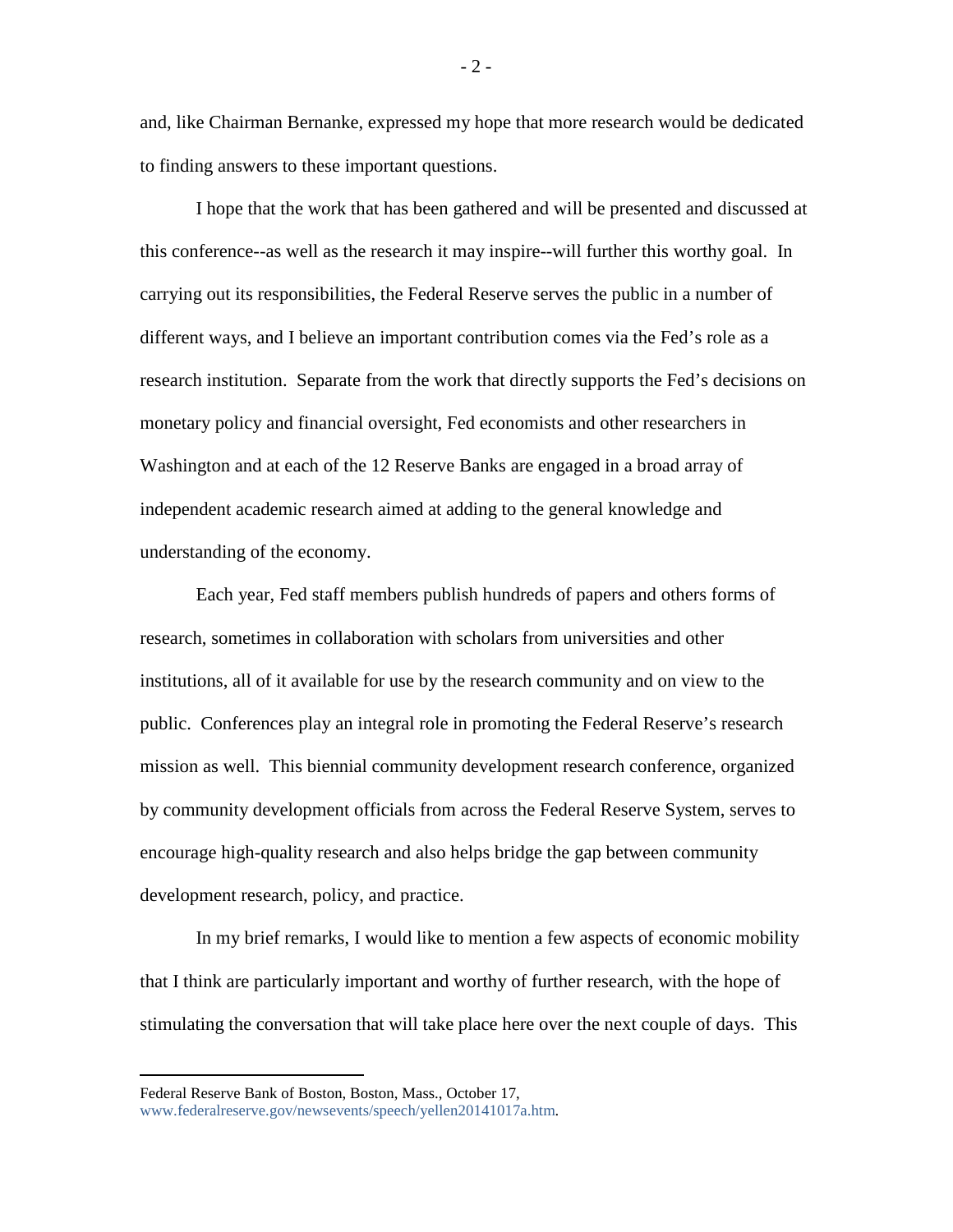conference will explore economic mobility as it is influenced by or affects families, communities, and the economy, so let me touch on each of those three facets.

We know that families are the locus of both opportunities and barriers to economic mobility. There are important research questions to be tackled here. What individual or family characteristics may predict who will achieve upward mobility? How much does someone's initial circumstances in life influence how far that person can get or how hard he or she needs to work to get there? Researchers and policymakers need a better understanding of how much mobility individuals may experience over the course of their lives and at what age people's outcomes may become more difficult to change.

Families are the source of many of the resources and experiences that influence economic mobility, and more research can help us understand to what extent and in which ways differences in the economic circumstances of families affect the upward mobility and economic security of offspring. Research may be able to provide evidence on which public policies are most helpful in building an economy in which people are poised to get ahead. Conversely, it would also be beneficial to understand whether any policies may hold people back or discourage upward mobility.

There is some debate on how the level of economic mobility in the United States may have changed in recent decades and whether it is easier or more difficult for people to get ahead today than it was in previous generations. Shortly, you will hear from a panel of distinguished experts with a range of views on this topic. Looking at the very recent past, we should also be asking whether and how this may have changed coming out of the Great Recession. Later, my Federal Reserve Board colleague, Governor Brainard, will speak on a topic of significant interest to me and I expect to many others--

- 3 -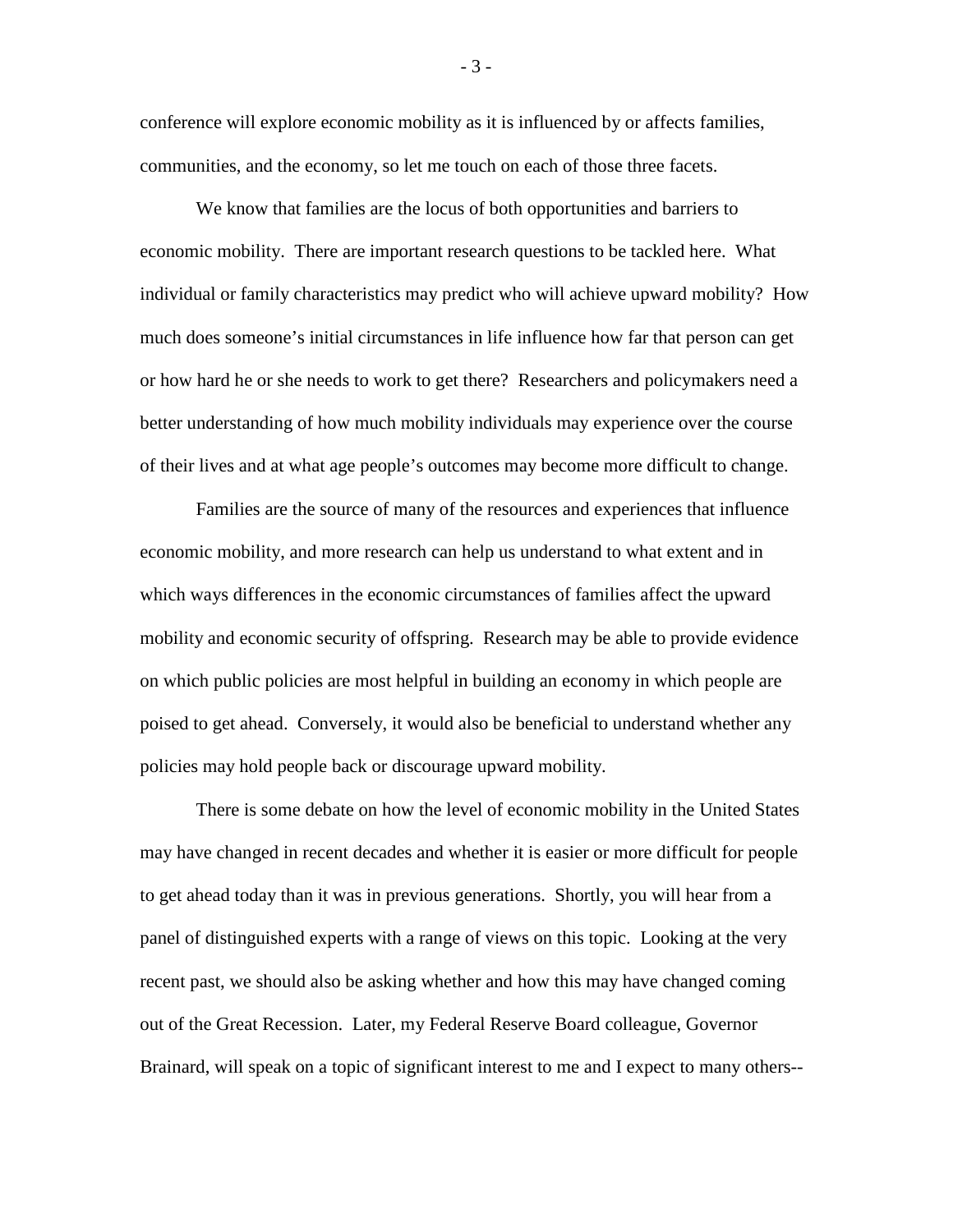how young adults are faring in the economy and what the short- and long-term implications may have been for entering the job market at a time of significantly constrained opportunities. This is another example of how exogenous factors--those over which individuals have little or no control--may play an important role in determining how easily someone is able to improve his or her circumstances.

Communities also affect economic mobility, and here, too, more research is needed to understand how and to what extent these effects occur. Economists do not fully understand how locational differences affect economic mobility or the complex relationship between economic mobility and geographic mobility. There are community characteristics--for instance, the composition and level of local employment, schools, transportation, physical infrastructure, and community facilities--that may affect the economic mobility of the residents of that community. And there is also a community development analogue to economic mobility: Further research may help us better understand why some communities succeed or fail in generating jobs, developing successful small businesses, attracting infrastructure investment, and so on. How do some places advance economically and create circumstances in which residents, in turn, are more likely to thrive?

Finally, there are important research questions to be answered about the relationship between economic mobility and the economy as a whole. It seems obvious that greater economic opportunity and mobility promotes a healthier economy. Entrepreneurship, innovation, and hard work--surely key contributors to individual mobility--are central to a strong economy as well. But research could help us better understand how much mobility at the individual level matters for overall growth in

 $-4-$